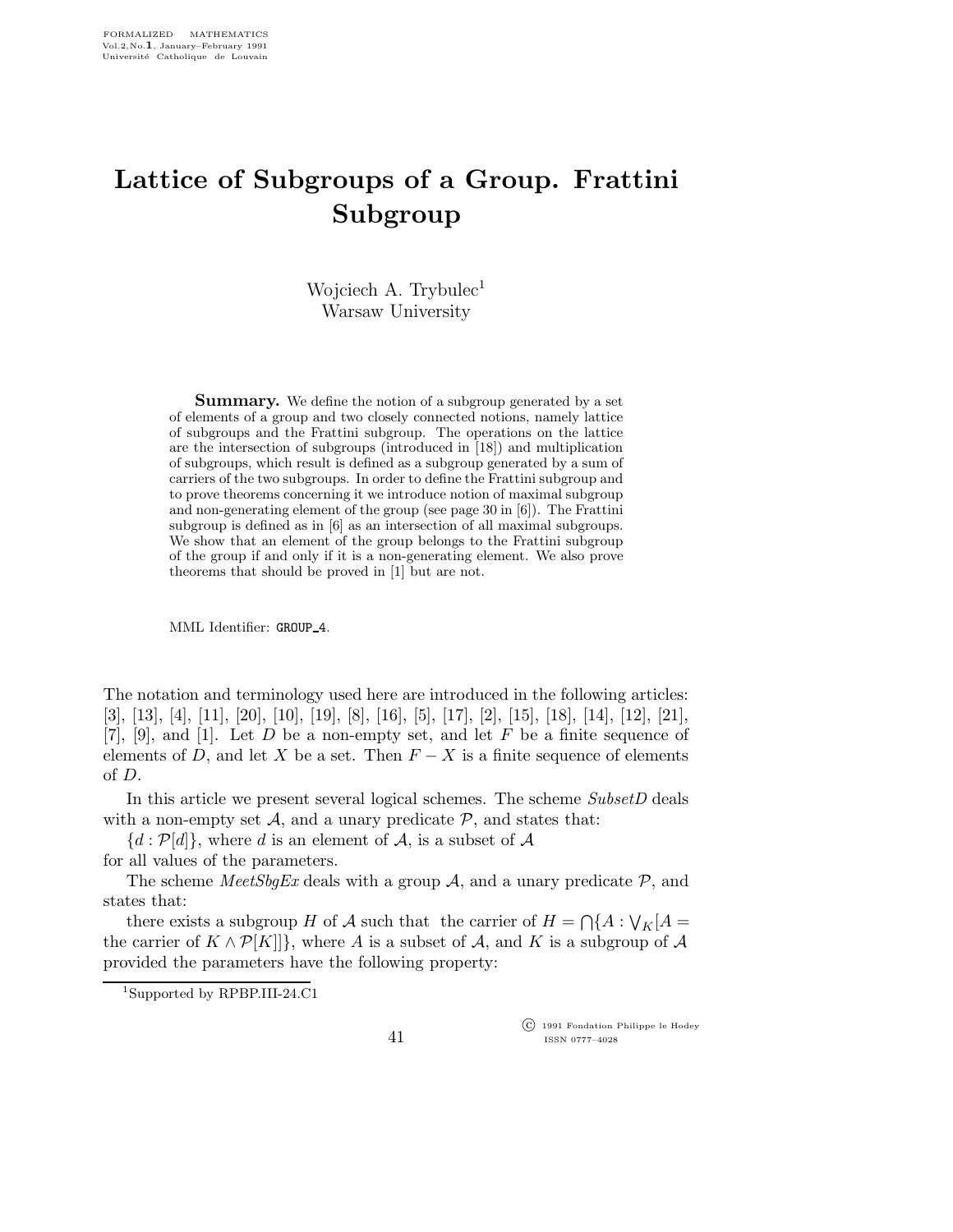• there exists a subgroup H of A such that  $\mathcal{P}[H]$ .

For simplicity we adopt the following rules: X denotes a set,  $k, l, m, n$ denote natural numbers,  $i, i_1, i_2, i_3, j$  denote integers, G denotes a group, a, b, c denote elements of G, A, B denote subsets of G, H,  $H_1$ ,  $H_2$ ,  $H_3$ , K denote subgroups of G,  $N_1$ ,  $N_2$  denote normal subgroups of G, h denotes an element of  $H$ ,  $F$ ,  $F_1$ ,  $F_2$  denote finite sequences of elements of the carrier of  $G$ , and  $I$ ,  $I_1$ ,  $I_2$  denote finite sequences of elements of  $\mathbb{Z}$ . The scheme SubgrSep deals with a group  $A$ , and a unary predicate  $P$ , and states that:

there exists X such that  $X \subseteq SubGr \mathcal{A}$  and for every subgroup H of A holds  $H \in X$  if and only if  $\mathcal{P}[H]$ 

for all values of the parameters.

Let *i* be an element of  $\mathbb{Z}$ . The functor  $\mathbb{Q}i$  yields an integer and is defined by:  $(\text{Def.1})$   $\mathbb{Q}i = i.$ 

We now state the proposition

(1) For every element i of  $\mathbb Z$  holds  $@i = i$ .

Let us consider *i*. The functor  $@i$  yielding an element of  $\mathbb{Z}$  is defined as follows:

 $(\text{Def.2})$   $\textcircled{a} i = i.$ 

Next we state several propositions:

(2)  $\mathbb{Q} i = i.$ 

(3) If  $a = h$ , then  $a^n = h^n$ .

- (4) If  $a = h$ , then  $a^i = h^i$ .
- (5) If  $a \in H$ , then  $a^n \in H$ .
- (6) If  $a \in H$ , then  $a^i \in H$ .

Let us consider  $G, F$ . The functor  $\prod F$  yielding an element of G is defined as follows:

 $(Def.3)$  $\prod F$  = the operation of  $G \odot F$ .

Next we state a number of propositions:

- $(7)$  $\prod F$  = the operation of  $G \odot F$ .
- $(8)$  $(F_1 \cap F_2) = \prod F_1 \cdot \prod F_2.$
- $(9)$  $(F \cap \langle a \rangle) = \prod F \cdot a.$
- $(10)$  $(\langle a \rangle \cap F) = a \cdot \prod F.$
- $(11)$  $\prod \varepsilon_{\text{the carrier of }G} = 1_G.$
- $(12)$  $\Pi \langle a \rangle = a.$
- $(13)$  $\prod \langle a, b \rangle = a \cdot b.$
- $(14)$  $\langle a, b, c \rangle = (a \cdot b) \cdot c$  and  $\prod \langle a, b, c \rangle = a \cdot (b \cdot c)$ .
- $(15)$  $(n \rightarrow a) = a^n$ .
- $(16)$  $(F - \{1_G\}) = \prod F.$
- (17) If len  $F_1 = \text{len } F_2$  and for every k such that  $k \in \text{Seg}(\text{len } F_1)$  holds  $F_2((\text{len } F_1 - k) + 1) = (\pi_k F_1)^{-1}, \text{ then } \prod F_1 = (\prod F_2)^{-1}.$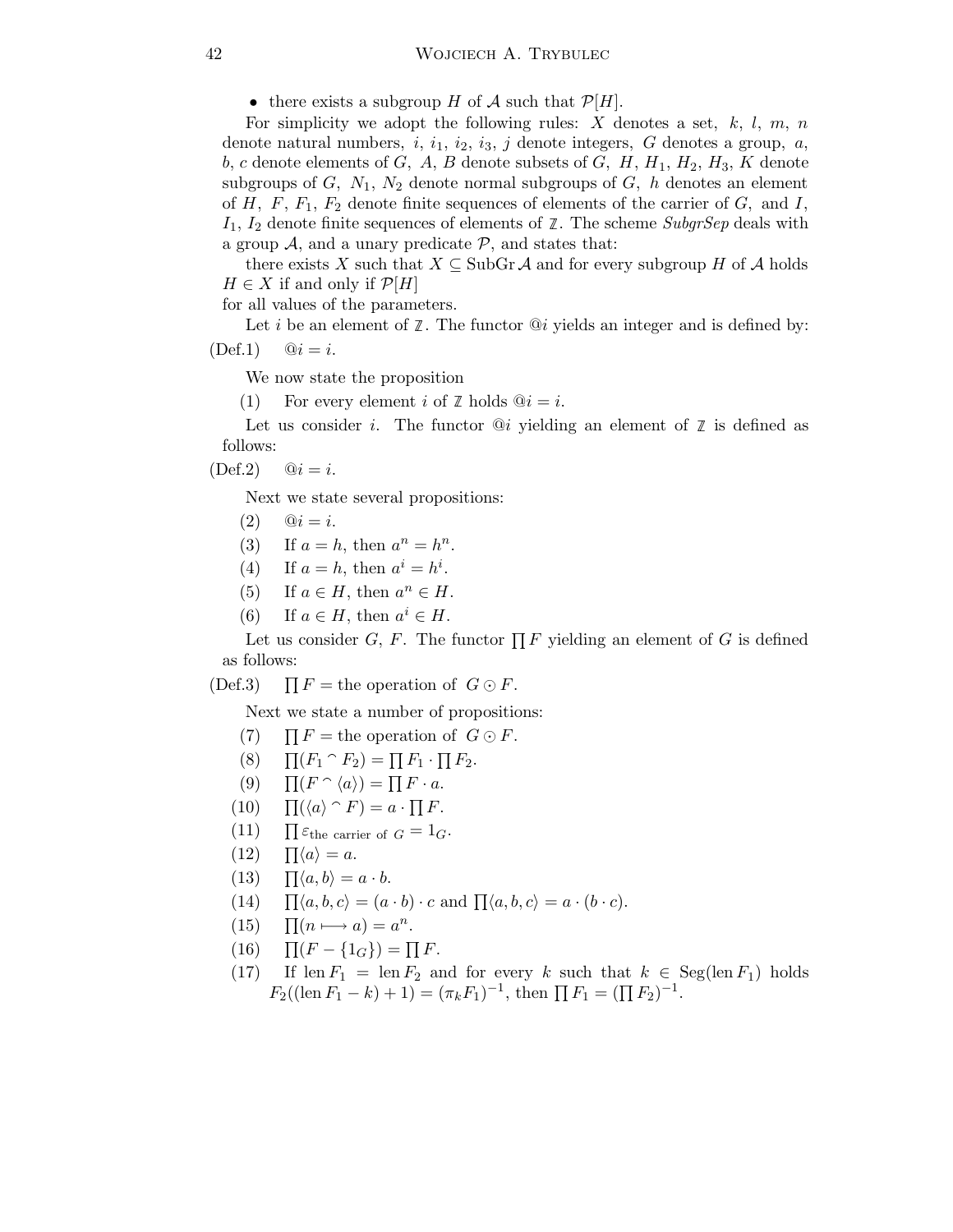- (18) If G is an Abelian group, then for every permutation P of Seg(len  $F_1$ ) such that  $F_2 = F_1 \cdot P$  holds  $\prod F_1 = \prod F_2$ .
- (19) If G is an Abelian group and  $F_1$  is one-to-one and  $F_2$  is one-to-one and  $\operatorname{rng} F_1 = \operatorname{rng} F_2$ , then  $\prod F_1 = \prod F_2$ .
- (20) If G is an Abelian group and len  $F = \text{len } F_1$  and len  $F = \text{len } F_2$  and for every k such that  $k \in \text{Seg}(\text{len } F)$  holds  $F(k) = \pi_k F_1 \cdot \pi_k F_2$ , then  $\prod F = \prod F_1 \cdot \prod F_2.$
- (21) If  $\text{rng } F \subseteq H$ , then  $\prod F \in H$ .

Let us consider G, I, F. Let us assume that  $\text{len } F = \text{len } I$ . The functor  $F^I$ yields a finite sequence of elements of the carrier of  $G$  and is defined as follows:

 $(Def.4)$  $I$ ) = len F and for every k such that  $k \in \text{Seg}(\text{len } F)$  holds  $(F^{I})(k)$  =  $\pi_k F^{\mathbb{Q}(\pi_k I)}.$ 

One can prove the following propositions:

- (22) If len  $F = \text{len } I$  and len  $F_1 = \text{len } F$  and for every k such that  $k \in$ Seg(len F) holds  $F_1(k) = \pi_k F^{\mathcal{Q}(\pi_k I)}$ , then  $F_1 = F^I$ .
- (23) If len  $F = \text{len } I$ , then for every k such that  $k \in \text{Seg}(\text{len } F)$  holds  $(F^{I})(k) = \pi_{k} F^{\text{@}(\pi_{k}I)}.$
- (24) If  $\text{len } F = \text{len } I$ , then  $\text{len}(F^I) = \text{len } F$ .
- (25) If len  $F_1 = \text{len } I_1$  and len  $F_2 = \text{len } I_2$ , then  $(F_1 \cap F_2)^{I_1 \cap I_2} = F_1^{I_1}$  $F_1^{I_1} \cap F_2^{I_2}$  $\frac{1}{2}^{2}$ .
- (26) If len  $F = \text{len } I$  and  $\text{rng } F \subseteq \overline{H}$ , then  $\prod (F^I) \in H$ .
- $(27)$  $\varepsilon_{\mathbb{Z}}$ <br>the carrier of  $G = \varepsilon$ .
- $(28)$  $\langle {}^{\textcircled{\scriptsize a}}i\rangle = \langle a^i\rangle.$
- (29)  $\langle a, b \rangle^{\langle @i, @j \rangle} = \langle a^i, b^j \rangle.$
- (30)  $\langle a, b, c \rangle^{\langle @i_1, @i_2, @i_3 \rangle} = \langle a^{i_1}, b^{i_2}, c^{i_3} \rangle.$
- $(31)$  $F^{\text{len } F \longmapsto \mathbb{Q}(+1)} = F.$
- $(32)$  $F^{\text{len } F \longmapsto \mathbb{Q}(+0)} = \text{len } F \longmapsto 1_G.$
- (33) If len  $I = n$ , then  $(n \mapsto 1_G)^I = n \mapsto 1_G$ .

Let us consider G, A. The functor  $\text{gr}(A)$  yielding a subgroup of G is defined as follows:

(Def.5)  $A \subseteq$  the carrier of  $\text{gr}(A)$  and for every H such that  $A \subseteq$  the carrier of H holds  $gr(A)$  is a subgroup of H.

We now state a number of propositions:

- (34) If  $A \subseteq$  the carrier of  $H_1$  and for every  $H_2$  such that  $A \subseteq$  the carrier of  $H_2$  holds  $H_1$  is a subgroup of  $H_2$ , then  $H_1 = \text{gr}(A)$ .
- (35)  $A \subseteq$  the carrier of  $gr(A)$ .
- (36) If  $A \subseteq$  the carrier of H, then  $\text{gr}(A)$  is a subgroup of H.
- (37)  $a \in \text{gr}(A)$  if and only if there exist F, I such that len  $F = \text{len } I$  and rng  $F \subseteq A$  and  $\prod (F^I) = a$ .
- (38) If  $a \in A$ , then  $a \in \text{gr}(A)$ .
- (39)  $\operatorname{gr}(\emptyset_{\text{the carrier of }G}) = \{1\}_G.$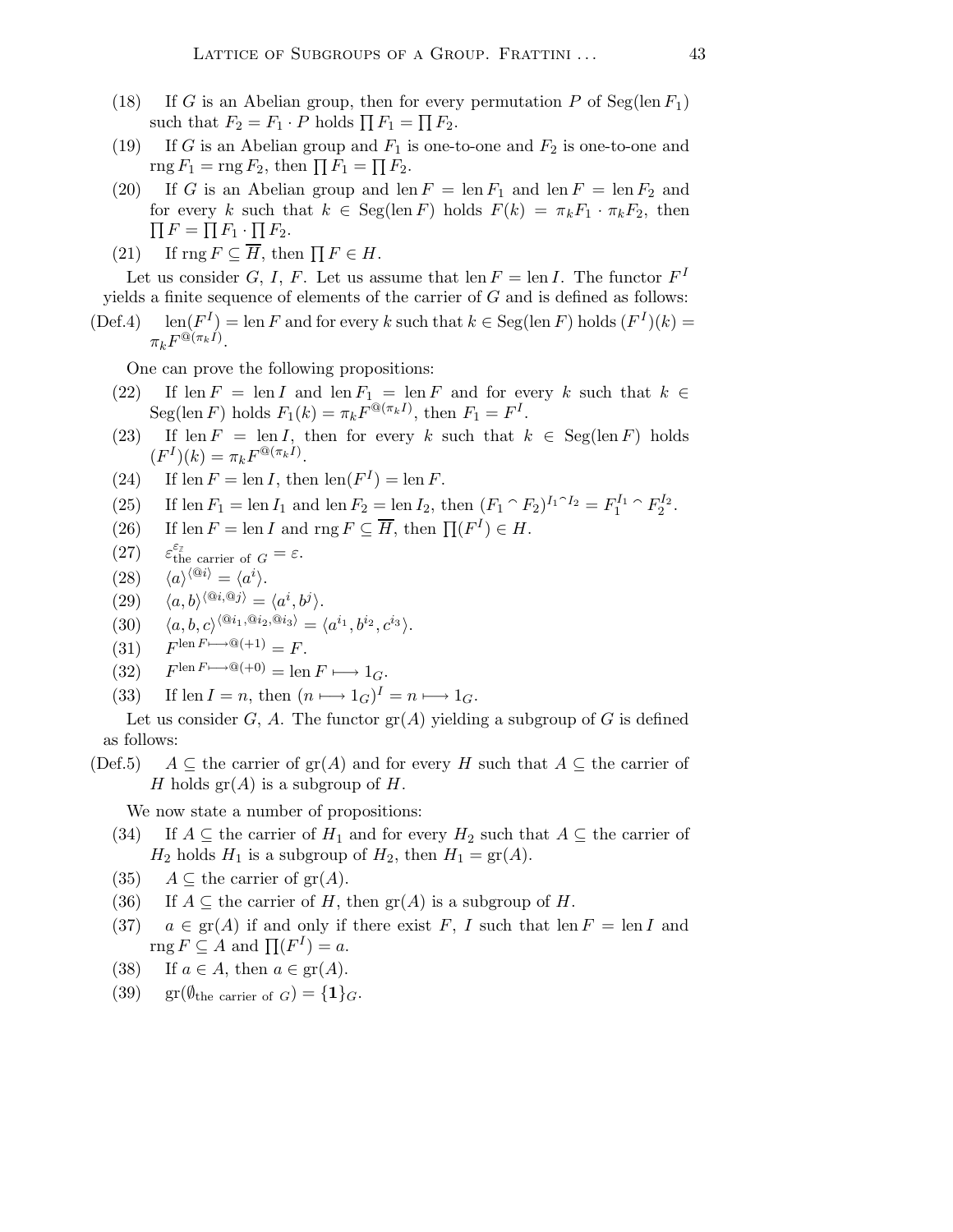- (40)  $\operatorname{gr}(\overline{H}) = H$ .
- (41) If  $A \subseteq B$ , then  $\text{gr}(A)$  is a subgroup of  $\text{gr}(B)$ .
- (42) gr( $A \cap B$ ) is a subgroup of gr( $A$ )  $\cap$  gr( $B$ ).
- (43) The carrier of  $\text{gr}(A) = \bigcap \{ B : \bigvee_H [B = \text{the carrier of } H \land A \subseteq H] \}.$
- (44)  $\operatorname{gr}(A) = \operatorname{gr}(A \setminus \{1_G\}).$

We now define two new predicates. Let us consider  $G$ ,  $a$ . We say that  $a$  is non-generating if and only if:

(Def.6) for every A such that  $gr(A) = G$  holds  $gr(A \setminus \{a\}) = G$ .

 $a$  is generating stands for  $a$  is not non-generating.

We now state the proposition

 $(46)^2$  1<sub>G</sub> is non-generating.

Let us consider  $G$ ,  $H$ . We say that  $H$  is maximal if and only if:

(Def.7)  $H \neq G$  and for every K such that  $H \neq K$  and H is a subgroup of K holds  $K = G$ .

Next we state the proposition

 $(48)^3$  If H is maximal and  $a \notin H$ , then  $\text{gr}(\overline{H} \cup \{a\}) = G$ .

Let us consider G. The functor  $\Phi(G)$  yields a subgroup of G and is defined as follows:

## (Def.8) the carrier of  $\Phi(G) = \bigcap \{A : \bigvee_H[A = \text{the carrier of } H \wedge H \text{ is maximal}\}\$  $\{\}$  if there exists H such that H is maximal,  $\Phi(G) = G$ , otherwise.

We now state several propositions:

- (49) If there exists H such that H is maximal and the carrier of  $H = \bigcap \{A :$  $\bigvee_K [A = \text{the carrier of } K \wedge K \text{ is maximal }]\}, \text{ then } H = \Phi(G).$
- (50) If for every H holds H is not maximal, then  $\Phi(G) = G$ .
- (51) If there exists H such that H is maximal, then the carrier of  $\Phi(G)$  =  $\bigcap \{A : \bigvee_K [A = \text{the carrier of } K \wedge K \text{ is maximal }]\}.$
- (52) If there exists H such that H is maximal, then  $a \in \Phi(G)$  if and only if for every H such that H is maximal holds  $a \in H$ .
- (53) If for every H holds H is not maximal, then  $a \in \Phi(G)$ .
- (54) If H is maximal, then  $\Phi(G)$  is a subgroup of H.
- (55) The carrier of  $\Phi(G) = \{a : a \text{ is non-generating } \}.$
- (56)  $a \in \Phi(G)$  if and only if a is non-generating.

Let us consider G,  $H_1$ ,  $H_2$ . The functor  $H_1 \cdot H_2$  yielding a subset of G is defined as follows:

 $(\text{Def.9})$   $H_1 \cdot H_2 = \overline{H_1} \cdot \overline{H_2}.$ 

The following propositions are true:

(57)  $H_1 \cdot H_2 = \overline{H_1} \cdot \overline{H_2}$  and  $H_1 \cdot H_2 = H_1 \cdot \overline{H_2}$  and  $H_1 \cdot H_2 = \overline{H_1} \cdot H_2$ .

 $2$ The proposition (45) was either repeated or obvious.

<sup>&</sup>lt;sup>3</sup>The proposition (47) was either repeated or obvious.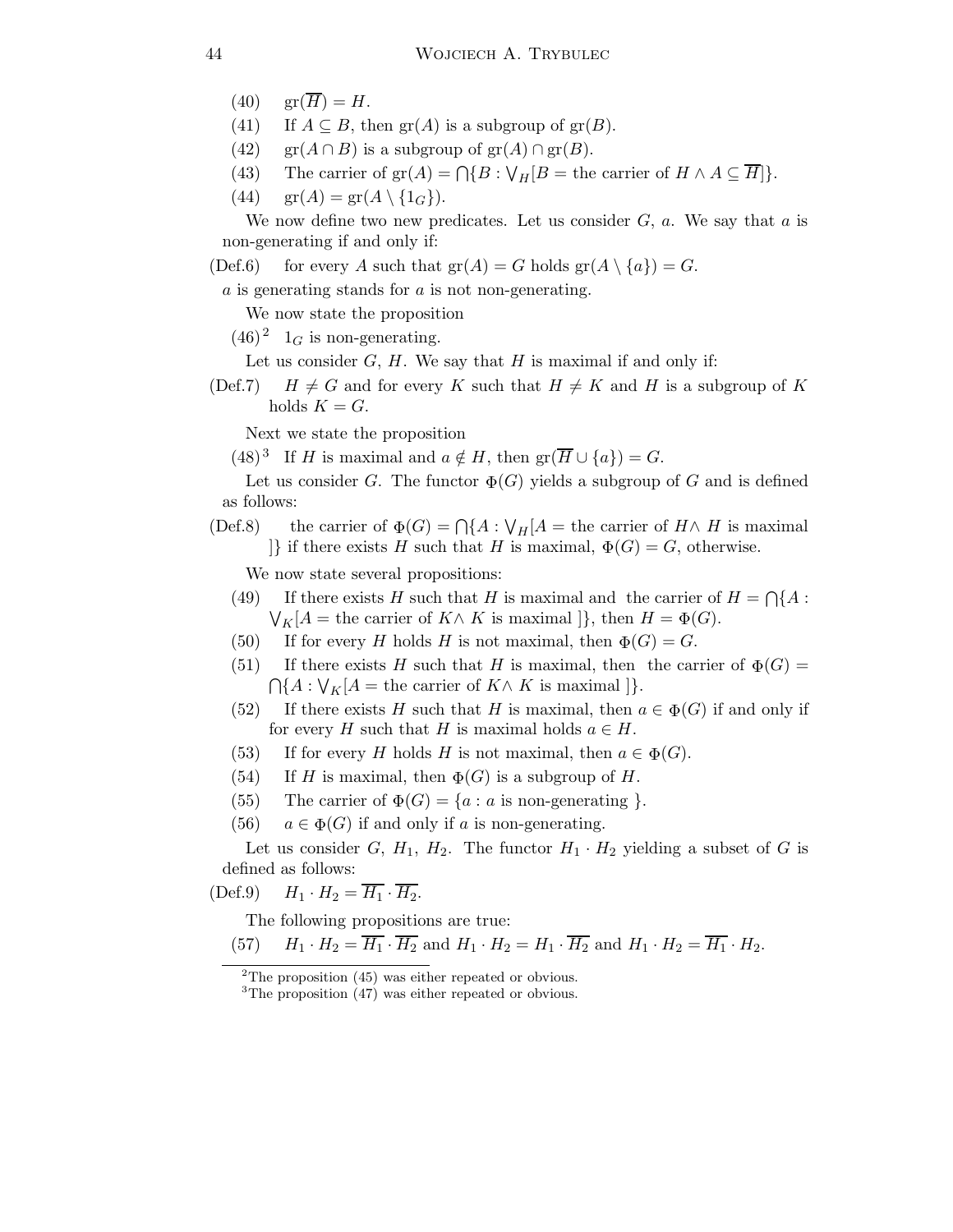- $(58)$   $H \cdot H = \overline{H}$ .
- (59)  $(H_1 \cdot H_2) \cdot H_3 = H_1 \cdot (H_2 \cdot H_3).$
- (60)  $(a \cdot H_1) \cdot H_2 = a \cdot (H_1 \cdot H_2).$
- (61)  $(H_1 \cdot H_2) \cdot a = H_1 \cdot (H_2 \cdot a).$
- (62)  $(A \cdot H_1) \cdot H_2 = A \cdot (H_1 \cdot H_2).$
- (63)  $(H_1 \cdot H_2) \cdot A = H_1 \cdot (H_2 \cdot A).$
- (64)  $N_1 \cdot N_2 = N_2 \cdot N_1$ .
- (65) If G is an Abelian group, then  $H_1 \cdot H_2 = H_2 \cdot H_1$ .

Let us consider G,  $H_1$ ,  $H_2$ . The functor  $H_1 \sqcup H_2$  yielding a subgroup of G is defined as follows:

(Def.10)  $H_1 \sqcup H_2 = \text{gr}(\overline{H_1} \cup \overline{H_2}).$ 

One can prove the following propositions:

- (66)  $H_1 \sqcup H_2 = \text{gr}(\overline{H_1} \cup \overline{H_2}).$
- (67)  $a \in H_1 \sqcup H_2$  if and only if there exist F, I such that len  $F = \text{len } I$  and rng  $F \subseteq \overline{H_1} \cup \overline{H_2}$  and  $a = \prod (F^I)$ .
- (68)  $H_1 \sqcup H_2 = \text{gr}(H_1 \cdot H_2).$
- (69) If  $H_1 \cdot H_2 = H_2 \cdot H_1$ , then the carrier of  $H_1 \sqcup H_2 = H_1 \cdot H_2$ .
- (70) If G is an Abelian group, then the carrier of  $H_1 \sqcup H_2 = H_1 \cdot H_2$ .
- (71) The carrier of  $N_1 \sqcup N_2 = N_1 \cdot N_2$ .
- (72)  $N_1 \sqcup N_2$  is a normal subgroup of G.
- (73)  $H \sqcup H = H$ .
- $(H_1 \sqcup H_2 = H_2 \sqcup H_1$ .
- (75)  $(H_1 \sqcup H_2) \sqcup H_3 = H_1 \sqcup (H_2 \sqcup H_3).$
- (76) {1}<sub>G</sub>  $\sqcup H = H$  and  $H \sqcup \{1\}_G = H$ .
- (77)  $\Omega_G \sqcup H = G$  and  $H \sqcup \Omega_G = G$ .
- (78)  $H_1$  is a subgroup of  $H_1 \sqcup H_2$  and  $H_2$  is a subgroup of  $H_1 \sqcup H_2$ .
- (79)  $H_1$  is a subgroup of  $H_2$  if and only if  $H_1 \sqcup H_2 = H_2$ .
- (80) If  $H_1$  is a subgroup of  $H_2$ , then  $H_1$  is a subgroup of  $H_2 \sqcup H_3$ .
- (81) If  $H_1$  is a subgroup of  $H_3$  and  $H_2$  is a subgroup of  $H_3$ , then  $H_1 \sqcup H_2$  is a subgroup of  $H_3$ .
- (82) If  $H_1$  is a subgroup of  $H_2$ , then  $H_1 \sqcup H_3$  is a subgroup of  $H_2 \sqcup H_3$ .
- (83)  $H_1 \cap H_2$  is a subgroup of  $H_1 \sqcup H_2$ .
- (84)  $(H_1 \cap H_2) \sqcup H_2 = H_2.$
- (85)  $H_1 \cap (H_1 \sqcup H_2) = H_1.$
- (86)  $H_1 \sqcup H_2 = H_2$  if and only if  $H_1 \cap H_2 = H_1$ .

In the sequel  $S_1$ ,  $S_2$  are elements of SubGrG and o is a binary operation on SubGrG. Let us consider G. The functor SubJoin G yields a binary operation on  $\text{SubGr }G$  and is defined by: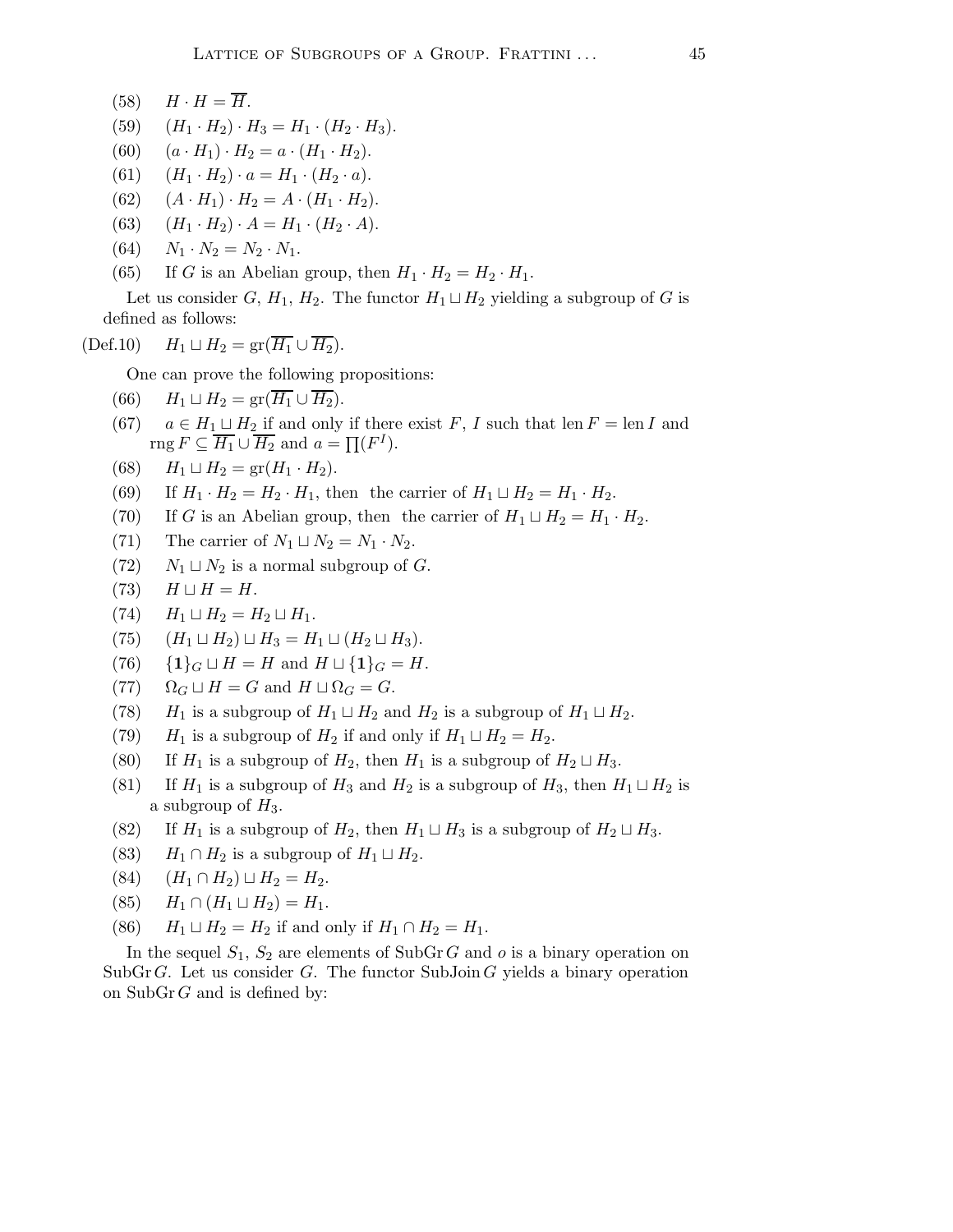(Def.11) for all  $S_1$ ,  $S_2$ ,  $H_1$ ,  $H_2$  such that  $S_1 = H_1$  and  $S_2 = H_2$  holds  $(SubJoin G)(S_1, S_2) = H_1 \sqcup H_2.$ 

Next we state two propositions:

- (87) If for all  $S_1$ ,  $S_2$ ,  $H_1$ ,  $H_2$  such that  $S_1 = H_1$  and  $S_2 = H_2$  holds  $o(S_1)$ ,  $S_2$ ) =  $H_1 \sqcup H_2$ , then  $o =$  SubJoin G.
- (88) If  $H_1 = S_1$  and  $H_2 = S_2$ , then SubJoin  $G(S_1, S_2) = H_1 \sqcup H_2$ .

Let us consider  $G$ . The functor SubMeet  $G$  yields a binary operation on  $\text{SubGr }G$  and is defined as follows:

(Def.12) for all  $S_1$ ,  $S_2$ ,  $H_1$ ,  $H_2$  such that  $S_1 = H_1$  and  $S_2 = H_2$  holds  $(SubMeet G)(S_1, S_2) = H_1 \cap H_2.$ 

One can prove the following two propositions:

- (89) If for all  $S_1$ ,  $S_2$ ,  $H_1$ ,  $H_2$  such that  $S_1 = H_1$  and  $S_2 = H_2$  holds  $o(S_1)$ ,  $S_2$ ) =  $H_1 \cap H_2$ , then  $o =$  SubMeet G.
- (90) If  $H_1 = S_1$  and  $H_2 = S_2$ , then SubMeet  $G(S_1, S_2) = H_1 \cap H_2$ .

Let us consider G. The functor  $\mathbb{L}_G$  yielding a lattice is defined as follows:

 $(Def.13) \qquad \mathbb{L}_G = \langle \text{SubGr } G, \text{SubJoin } G, \text{SubMeet } G \rangle.$ 

One can prove the following propositions:

- (91)  $\mathbb{L}_G = \langle \text{SubGr } G, \text{SubJoin } G, \text{SubMeet } G \rangle.$
- (92) The carrier of  $L_G = SubGr G$ .
- (93) The join operation of  $\mathbb{L}_G = \text{SubJoin } G$ .
- (94) The meet operation of  $\mathbb{L}_G = \text{SubMeet } G$ .
- (95)  $\mathbb{L}_G$  is a lower bound lattice.
- (96)  $\mathbb{L}_G$  is an upper bound lattice.
- (97)  $\mathbb{L}_G$  is a bound lattice.
- $(98)$  $\perp_{\mathbb{L}_G} = \{1\}_G.$
- $(99)$  $\top_{\mathbb{L}_G} = \Omega_G.$
- $(100)$  n mod  $2 = 0$  or n mod  $2 = 1$ .
- (101)  $k \cdot n \mod k = 0$  and  $k \cdot n \mod n = 0$ .
- (102) If  $k > 1$ , then  $1 \mod k = 1$ .
- (103) If k mod  $n = 0$  and  $l = k m \cdot n$ , then  $l \mod n = 0$ .
- (104) If  $n \neq 0$  and k mod  $n = 0$  and  $l < n$ , then  $(k + l)$  mod  $n = l$ .
- (105) If k mod  $n = 0$  and l mod  $n = 0$ , then  $(k + l)$  mod  $n = 0$ .
- (106) If  $n \neq 0$  and k mod  $n = 0$  and l mod  $n = 0$ , then  $(k + l) \div n =$  $(k \div n) + (l \div n).$
- (107) If  $k \neq 0$ , then  $k \cdot n \div k = n$ .

## References

[1] Grzegorz Bancerek. The fundamental properties of natural numbers. Formalized Mathematics,  $1(1):41-46$ , 1990.